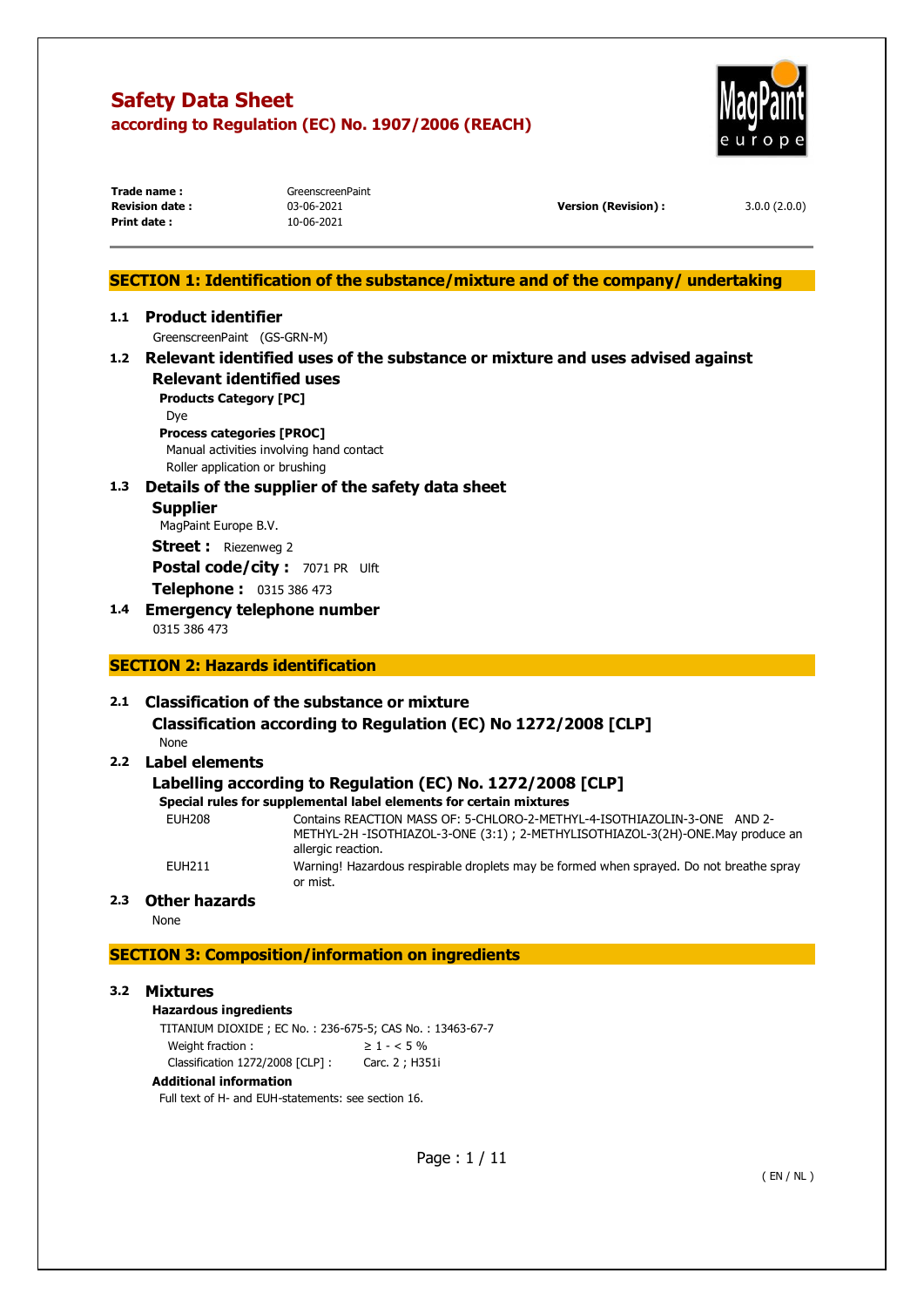

**Print date :** 10-06-2021

**Trade name:** GreenscreenPaint

**Revision date :** 03-06-2021 **Version (Revision) :** 3.0.0 (2.0.0)

## **SECTION 4: First aid measures**

#### **4.1 Description of first aid measures**

#### **General information**

When in doubt or if symptoms are observed, get medical advice.

#### **Following inhalation**

Remove casualty to fresh air and keep warm and at rest. In case of respiratory tract irritation, consult a physician.

#### **In case of skin contact**

Remove mechanically (e.g. dab away using wadding or cellulose material) then thoroughly wash the affected skin with a mild cleansing agent and water. In case of skin irritation, consult a physician.

#### **After eye contact**

In case of contact with eyes flush immediately with plenty of flowing water for 10 to 15 minutes holding eyelids apart and consult an ophthalmologist.

#### **After ingestion**

Rinse mouth thoroughly with water. Do NOT induce vomiting.

#### **4.2 Most important symptoms and effects, both acute and delayed**  No information available.

## **4.3 Indication of any immediate medical attention and special treatment needed**  None

#### **SECTION 5: Firefighting measures**

#### **5.1 Extinguishing media**

Water Foam Extinguishing powder Carbon dioxide (CO2)

- **5.2 Special hazards arising from the substance or mixture** 
	- In case of fire may be liberated: Carbon monoxide Carbon dioxide (CO2)

## **5.3 Advice for firefighters**

In case of fire: Wear self-contained breathing apparatus.

#### **5.4 Additional information**

Do not inhale explosion and combustion gases. Do not allow run-off from fire-fighting to enter drains or water courses. Remove heat to avoid pressure rise.

## **SECTION 6: Accidental release measures**

#### **6.1 Personal precautions, protective equipment and emergency procedures**  Wear personal protection equipment (refer to section 8).

#### **6.2 Environmental precautions**

Do not allow to enter into surface water or drains. Consult the appropriate authorities about waste disposal.

- **6.3 Methods and material for containment and cleaning up**  Absorb with liquid-binding material (e.g. sand, diatomaceous earth, acid- or universal binding agents). Clear spills immediately.
- **6.4 Reference to other sections**  SECTION 8: Exposure controls/personal protection Disposal: see section 13

## **SECTION 7: Handling and storage**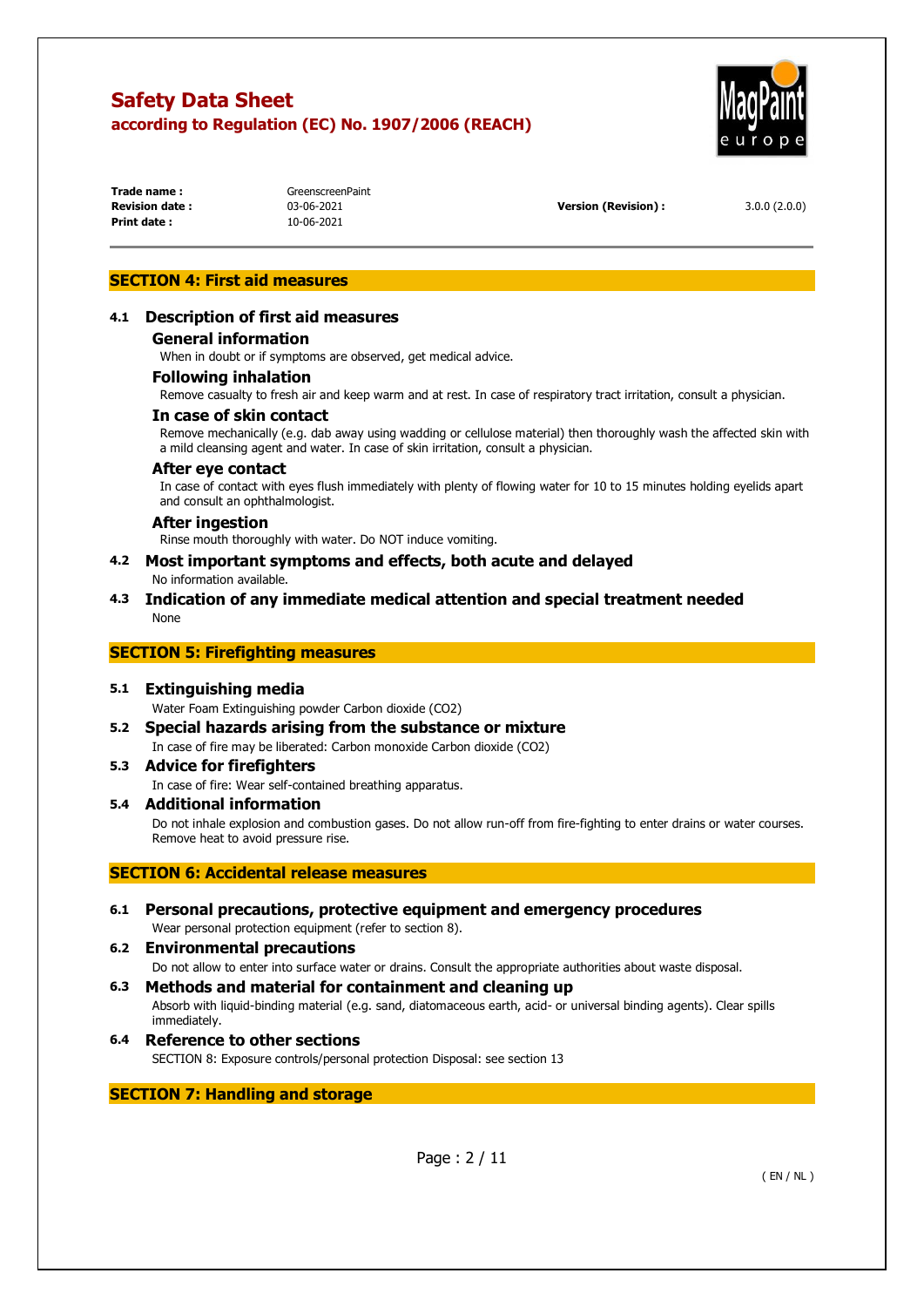

| Trade name:           | GreenscreenPaint |                     |              |
|-----------------------|------------------|---------------------|--------------|
| <b>Revision date:</b> | 03-06-2021       | Version (Revision): | 3.0.0(2.0.0) |
| Print date:           | 10-06-2021       |                     |              |

## **7.1 Precautions for safe handling**

#### **Protective measures**

Wear personal protection equipment (refer to section 8). Keep the packing dry and well sealed to prevent contamination and absorbtion of humidity.

## **7.2 Conditions for safe storage, including any incompatibilities**

#### **Technical measures and storage conditions**

Keep/Store only in original container. Ensure adequate ventilation of the storage area. Recommended storage temperature Keep away from UV-radiation/sunlight Avoid: Frostbite

## **7.3 Specific end use(s)**

#### **Recommendation**

Observe instructions for use.

## **SECTION 8: Exposure controls/personal protection**

#### **8.1 Control parameters**

None

#### **8.2 Exposure controls**

#### **Appropriate engineering controls**

Technical measures and the application of suitable work processes have priority over personal protection equipment.

#### **Personal protection equipment**

Eye glasses with side protection DIN EN 166

## **Skin protection**

## **Hand protection**

Breakthrough time (maximum wearing time) Thickness of the glove material Suitable material NBR (Nitrile rubber) **By short-term hand contact** : In the case of wanting to use the gloves again, clean them before taking off and air them well.

**Suitable material** : NBR (Nitrile rubber)

#### **SECTION 9: Physical and chemical properties**

## **9.1 Information on basic physical and chemical properties**

Odour characteristic Odour threshold No data available

| Appearance:                                 | Liguid         |            |                |
|---------------------------------------------|----------------|------------|----------------|
| <b>Colour:</b>                              | green          |            |                |
| <b>PCN Colour:</b>                          | green          |            |                |
| Odour :                                     | characteristic |            |                |
| Safety characteristics                      |                |            |                |
| <b>Freezing point:</b>                      |                | (1013 hPa) | not determined |
| Initial boiling point and boiling<br>range: |                | (1013 hPa) | not determined |
| Decomposition temperature :                 |                | (1013 hPa) | not determined |
| Flash point:                                |                |            | not relevant   |
| Auto-ignition temperature :                 |                |            | not relevant   |
| Lower explosion limit :                     |                |            | not relevant   |
| <b>Upper explosion limit:</b>               |                |            | not relevant   |
| Vapour pressure:                            |                | (50 °C)    | not determined |

**Density :**  $(20 °C)$   $1.2 \text{ g/cm}^3$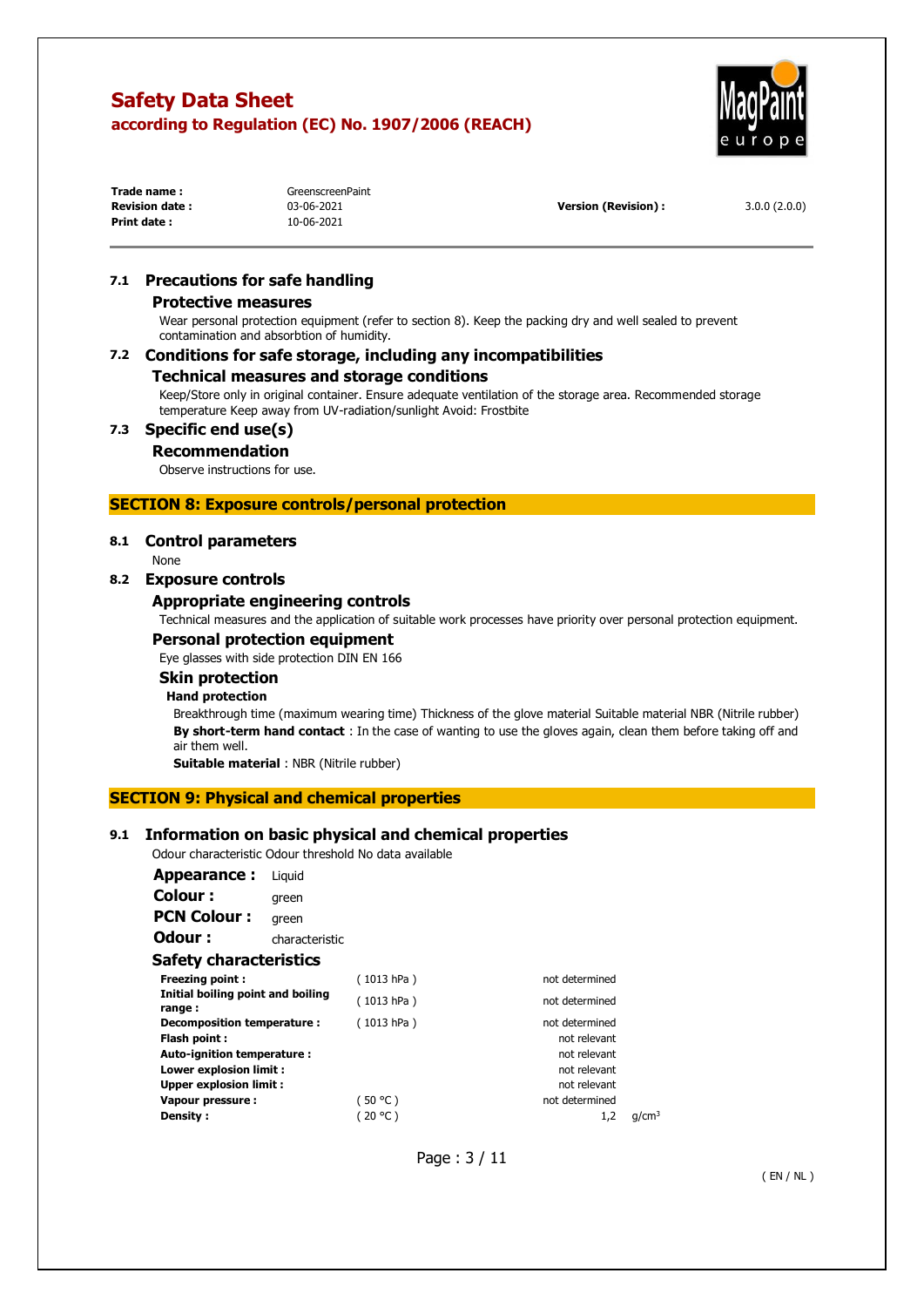

|     | Trade name:<br><b>Revision date:</b><br>Print date:       | GreenscreenPaint<br>03-06-2021<br>10-06-2021 | <b>Version (Revision):</b> | 3.0.0(2.0.0) |
|-----|-----------------------------------------------------------|----------------------------------------------|----------------------------|--------------|
|     | Solvent separation test:                                  | (20 °C )                                     | not determined             |              |
|     | Water solubility:                                         | (20 °C )                                     | not determined             |              |
|     | pH:                                                       |                                              | $8 - 8,4$                  |              |
|     | $log PO/W$ :                                              |                                              | not determined             |              |
|     | Flow time:                                                | (20 °C )                                     | not determined             | DIN-cup 4 mm |
|     | Viscosity:                                                | (20 °C)                                      | No data available          |              |
|     | <b>Odour threshold:</b>                                   |                                              | not determined             |              |
|     | <b>Evaporation rate:</b>                                  |                                              | not determined             |              |
|     | <b>Oxidising liquids:</b><br><b>Explosive properties:</b> | Not relevant.<br>Not relevant.               |                            |              |
| 9.2 | Other information                                         |                                              |                            |              |

#### **9.2 Other information**

None

## **SECTION 10: Stability and reactivity**

#### **10.1 Reactivity**

This material is considered to be non-reactive under normal use conditions.

## **10.2 Chemical stability**

The mixture is chemically stable under recommended conditions of storage, use and temperature.

#### **10.3 Possibility of hazardous reactions**  No known hazardous reactions.

- **10.4 Conditions to avoid**  No data available
- **10.5 Incompatible materials**

# No data available

- **10.6 Hazardous decomposition products**  No known hazardous decomposition products.
- **SECTION 11: Toxicological information**

## **11.1 Information on toxicological effects**

## **Acute toxicity Acute oral toxicity**

| cute oral τοχιcity. |                                                |
|---------------------|------------------------------------------------|
| Parameter:          | LD50 (SILICON DIOXIDE; CAS No.: 7631-86-9)     |
| Exposure route:     | Oral                                           |
| Species :           | Rat                                            |
| Effective dose:     | $> 5000$ mg/kg                                 |
| Parameter:          | LD50 (SILICON DIOXIDE; CAS No.: 7631-86-9)     |
| Exposure route:     | Oral                                           |
| Species :           | Rat                                            |
| Effective dose:     | 3160 mg/kg                                     |
| Parameter:          | LD50 (POTASSIUM HYDROXIDE; CAS No.: 1310-58-3) |
| Exposure route :    | Oral                                           |
| Species :           | Rat                                            |
| Effective dose:     | 365 mg/kg                                      |
| Parameter:          | LD50 (BRONOPOL (INN) ; CAS No.: 52-51-7)       |
| Exposure route:     | Oral                                           |
| Species :           | Rat                                            |
| Effective dose:     | 254 mg/kg                                      |
|                     |                                                |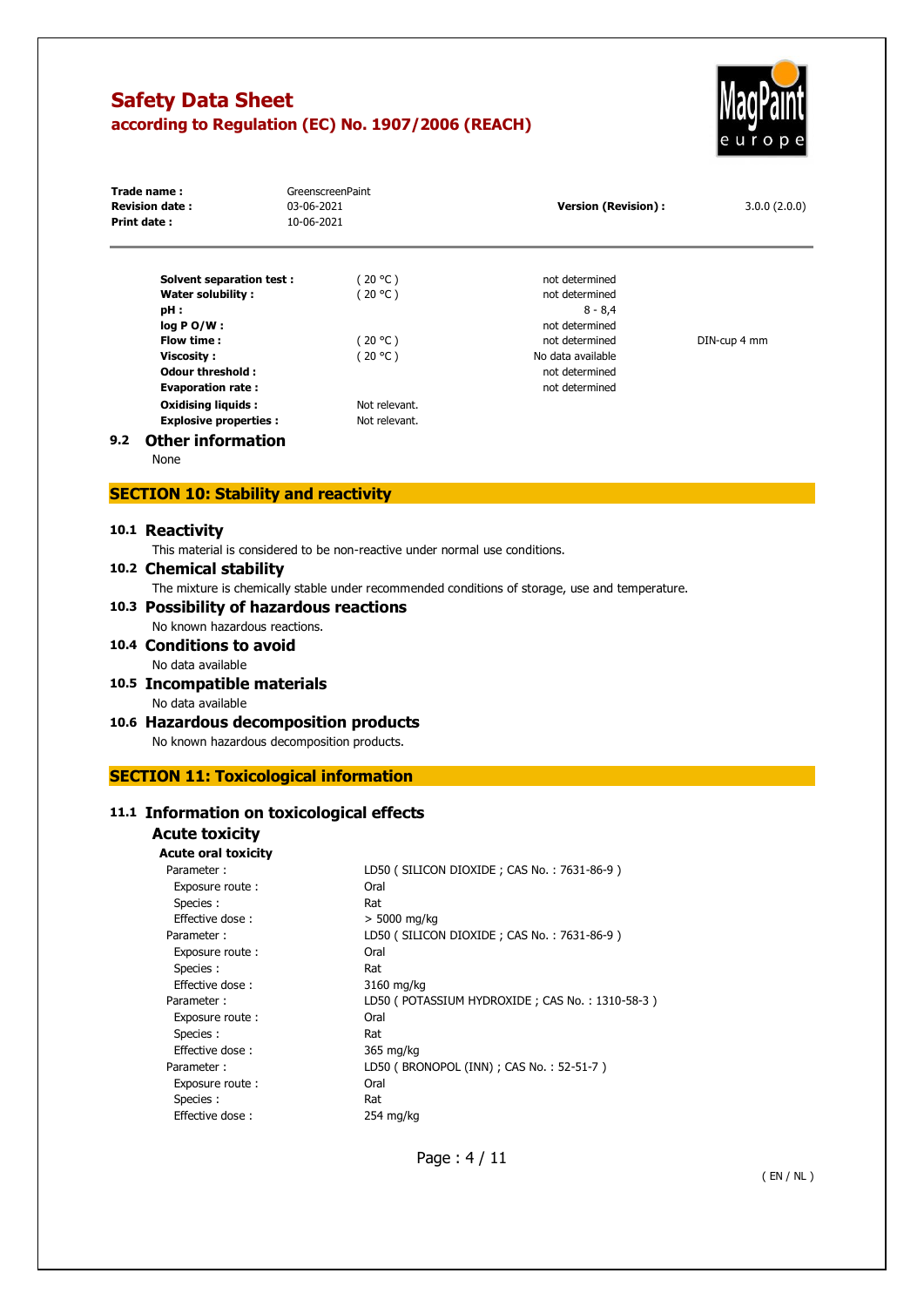

| Trade name:            | GreenscreenPaint |                      |              |
|------------------------|------------------|----------------------|--------------|
| <b>Revision date :</b> | 03-06-2021       | Version (Revision) : | 3.0.0(2.0.0) |
| Print date:            | 10-06-2021       |                      |              |
|                        |                  |                      |              |

#### **Acute dermal toxicity**  Parameter : Exposure route :

| Parameter:                       | LD50 (BRONOPOL (INN) ; CAS No.: 52-51-7)   |
|----------------------------------|--------------------------------------------|
| Exposure route:                  | Dermal                                     |
| Species :                        | Rat                                        |
| <b>Effective dose:</b>           | approx. 1600 mg/kg                         |
| <b>Acute inhalation toxicity</b> |                                            |
| Parameter:                       | LC50 (SILICON DIOXIDE; CAS No.: 7631-86-9) |
| Exposure route:                  | Inhalation                                 |
| Species :                        | Rat                                        |
| Effective dose:                  | $> 2,08$ mg/l                              |
| Exposure time:                   | 4 h                                        |
| Parameter:                       | LD50 (BRONOPOL (INN) ; CAS No.: 52-51-7)   |
| Exposure route:                  | Inhalation                                 |
| Species :                        | Rat                                        |
| Effective dose:                  | $>$ 588 mg/kg                              |
|                                  |                                            |

## **Respiratory or skin sensitisation**

May cause an allergic skin reaction.

## **CMR effects (carcinogenicity, mutagenicity and toxicity for reproduction)**

The ingredients in this mixture do not meet the criteria for classification as CMR category 1A or 1B according to CLP.

#### **11.2 Toxicokinetics, metabolism and distribution**

No data available

#### **11.4 Other adverse effects**

There are no data available on the preparation/mixture itself.

## **SECTION 12: Ecological information**

## **12.1 Toxicity**

#### **Aquatic toxicity**

| Acute (short-term) fish toxicity         |                                                                                                                                   |  |
|------------------------------------------|-----------------------------------------------------------------------------------------------------------------------------------|--|
| Parameter:                               | LC50 (REACTION MASS OF: 5-CHLORO-2-METHYL-4-ISOTHIAZOLIN-3-ONE AND 2-<br>METHYL-2H -ISOTHIAZOL-3-ONE (3:1) ; CAS No.: 55965-84-9) |  |
| Species :                                | Oncorhynchus mykiss (Rainbow trout)                                                                                               |  |
| Effective dose:                          | $0,22 \text{ mg/l}$                                                                                                               |  |
| Exposure time:                           | 96 h                                                                                                                              |  |
| Method:                                  | <b>OECD 203</b>                                                                                                                   |  |
| Chronic (long-term) fish toxicity        |                                                                                                                                   |  |
| Parameter:                               | NOEC (REACTION MASS OF: 5-CHLORO-2-METHYL-4-ISOTHIAZOLIN-3-ONE AND 2-<br>METHYL-2H -ISOTHIAZOL-3-ONE (3:1); CAS No.: 55965-84-9)  |  |
| Species :                                | Oncorhynchus mykiss (Rainbow trout)                                                                                               |  |
| Effective dose:                          | $0,098$ mg/l                                                                                                                      |  |
| Exposure time:                           | 28 D                                                                                                                              |  |
| Method:                                  | <b>OECD 210</b>                                                                                                                   |  |
| Acute (short-term) toxicity to crustacea |                                                                                                                                   |  |
| Parameter:                               | EC50 (REACTION MASS OF: 5-CHLORO-2-METHYL-4-ISOTHIAZOLIN-3-ONE AND 2-<br>METHYL-2H -ISOTHIAZOL-3-ONE (3:1); CAS No.: 55965-84-9)  |  |
| Species :                                | Daphnia magna (Big water flea)                                                                                                    |  |
| Evaluation parameter :                   | Acute (short-term) toxicity to crustacea                                                                                          |  |
| Effective dose:                          | $0.1$ mg/l                                                                                                                        |  |
| Exposure time:                           | 48 h                                                                                                                              |  |
| Method:                                  | <b>OECD 202</b>                                                                                                                   |  |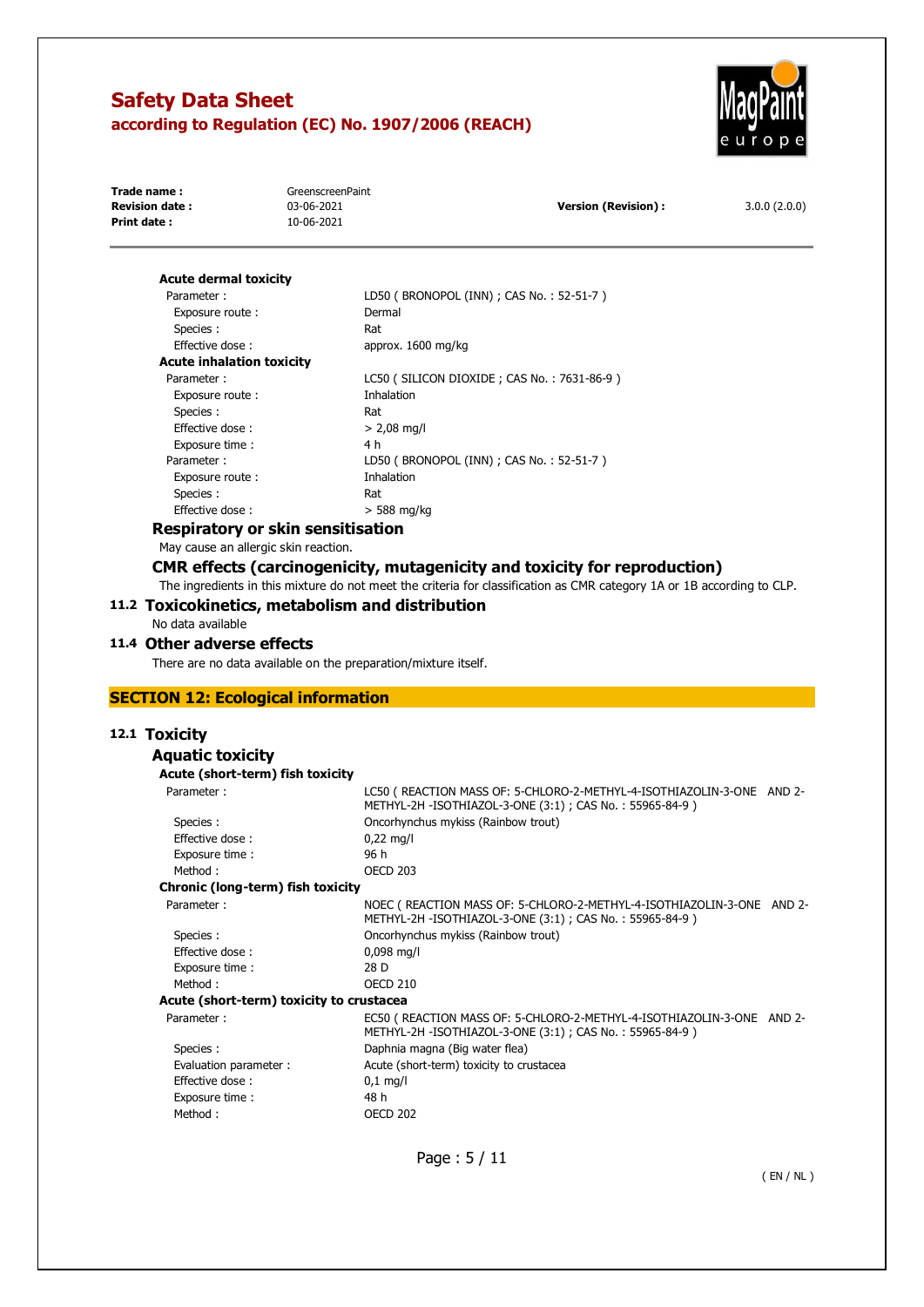

| Trade name:                               | GreenscreenPaint                         |                                                                                                                                  |              |  |
|-------------------------------------------|------------------------------------------|----------------------------------------------------------------------------------------------------------------------------------|--------------|--|
| <b>Revision date:</b>                     | 03-06-2021<br><b>Version (Revision):</b> |                                                                                                                                  | 3.0.0(2.0.0) |  |
| Print date:                               | 10-06-2021                               |                                                                                                                                  |              |  |
| Parameter:                                |                                          | EC50 (REACTION MASS OF: 5-CHLORO-2-METHYL-4-ISOTHIAZOLIN-3-ONE AND 2-                                                            |              |  |
|                                           |                                          | METHYL-2H -ISOTHIAZOL-3-ONE (3:1) ; CAS No.: 55965-84-9)                                                                         |              |  |
| Species:                                  |                                          | Skeletonema costatum                                                                                                             |              |  |
| Evaluation parameter :                    |                                          | Acute (short-term) toxicity to crustacea                                                                                         |              |  |
| Effective dose:                           |                                          | 0,0052 mg/l                                                                                                                      |              |  |
| Exposure time:                            |                                          | 48 h                                                                                                                             |              |  |
| Method:                                   |                                          | <b>DIN EN ISO 10253</b>                                                                                                          |              |  |
| Parameter:                                |                                          | NOEC (REACTION MASS OF: 5-CHLORO-2-METHYL-4-ISOTHIAZOLIN-3-ONE AND 2-<br>METHYL-2H -ISOTHIAZOL-3-ONE (3:1); CAS No.: 55965-84-9) |              |  |
| Species:                                  |                                          | Skeletonema costatum                                                                                                             |              |  |
| Effective dose:                           |                                          | 0,00064 mg/l                                                                                                                     |              |  |
| Exposure time :                           |                                          | 48 h                                                                                                                             |              |  |
| Method:                                   |                                          | <b>DIN EN ISO 10253</b>                                                                                                          |              |  |
| Chronic (long-term) toxicity to crustacea |                                          |                                                                                                                                  |              |  |
| Parameter:                                |                                          | NOEC (REACTION MASS OF: 5-CHLORO-2-METHYL-4-ISOTHIAZOLIN-3-ONE AND 2-<br>METHYL-2H -ISOTHIAZOL-3-ONE (3:1); CAS No.: 55965-84-9) |              |  |
| Species:                                  |                                          | Daphnia magna (Big water flea)                                                                                                   |              |  |
| Effective dose:                           |                                          | $0,004$ mg/l                                                                                                                     |              |  |
| Exposure time :                           |                                          | 21 D                                                                                                                             |              |  |
| Method:                                   |                                          | <b>OECD 211</b>                                                                                                                  |              |  |
|                                           |                                          | Acute (short-term) toxicity to aquatic algae and cyanobacteria                                                                   |              |  |
| Parameter:                                |                                          | NOEC (REACTION MASS OF: 5-CHLORO-2-METHYL-4-ISOTHIAZOLIN-3-ONE AND 2-<br>METHYL-2H -ISOTHIAZOL-3-ONE (3:1); CAS No.: 55965-84-9) |              |  |
| Species:                                  |                                          | Pseudokirchneriella subcapitata                                                                                                  |              |  |
| Effective dose:                           |                                          | $0,0012$ mg/l                                                                                                                    |              |  |
| Exposure time :                           |                                          | 72 h                                                                                                                             |              |  |
| Method:                                   |                                          | OECD 201                                                                                                                         |              |  |
| Parameter:                                |                                          | EC50 (REACTION MASS OF: 5-CHLORO-2-METHYL-4-ISOTHIAZOLIN-3-ONE AND 2-<br>METHYL-2H -ISOTHIAZOL-3-ONE (3:1); CAS No.: 55965-84-9) |              |  |
| Species:                                  |                                          | Pseudokirchneriella subcapitata                                                                                                  |              |  |
| Effective dose:                           |                                          | 0,048 mg/l                                                                                                                       |              |  |
| Exposure time :                           |                                          | 72 h                                                                                                                             |              |  |
| Method:                                   |                                          | <b>OECD 201</b>                                                                                                                  |              |  |
| <b>Toxicity to microorganisms</b>         |                                          |                                                                                                                                  |              |  |
| Parameter:                                |                                          | EC50 (1,2-BENZISOTHIAZOL-3(2H)-ONE; CAS No.: 2634-33-5)                                                                          |              |  |
| Effective dose:                           |                                          | $13$ mg/l                                                                                                                        |              |  |
| Exposure time :                           |                                          | 3 h                                                                                                                              |              |  |
| Method:                                   |                                          | OECD 209                                                                                                                         |              |  |
| Parameter:                                |                                          | EC20 (1,2-BENZISOTHIAZOL-3(2H)-ONE; CAS No.: 2634-33-5)                                                                          |              |  |
| Effective dose:                           |                                          | $3.3$ mg/l                                                                                                                       |              |  |
| Exposure time :                           |                                          | 3 h                                                                                                                              |              |  |
| Method:                                   |                                          | <b>OECD 209</b>                                                                                                                  |              |  |
| Parameter:                                |                                          | EC50 (REACTION MASS OF: 5-CHLORO-2-METHYL-4-ISOTHIAZOLIN-3-ONE AND 2-                                                            |              |  |
|                                           |                                          | METHYL-2H -ISOTHIAZOL-3-ONE (3:1); CAS No.: 55965-84-9)                                                                          |              |  |
| Species:                                  |                                          | <b>Activated Sludge</b>                                                                                                          |              |  |
| Effective dose:                           |                                          | 7,92 mg/l                                                                                                                        |              |  |
| Exposure time :                           |                                          | 3 h                                                                                                                              |              |  |
| Method:                                   |                                          | <b>OECD 209</b>                                                                                                                  |              |  |
| Parameter:                                |                                          | EC20 (REACTION MASS OF: 5-CHLORO-2-METHYL-4-ISOTHIAZOLIN-3-ONE AND 2-<br>METHYL-2H -ISOTHIAZOL-3-ONE (3:1); CAS No.: 55965-84-9) |              |  |
| Species:                                  |                                          | <b>Activated Sludge</b>                                                                                                          |              |  |
| Effective dose:                           |                                          | 0,97 mg/l                                                                                                                        |              |  |
| Exposure time :                           |                                          | 3 h                                                                                                                              |              |  |

Page : 6 / 11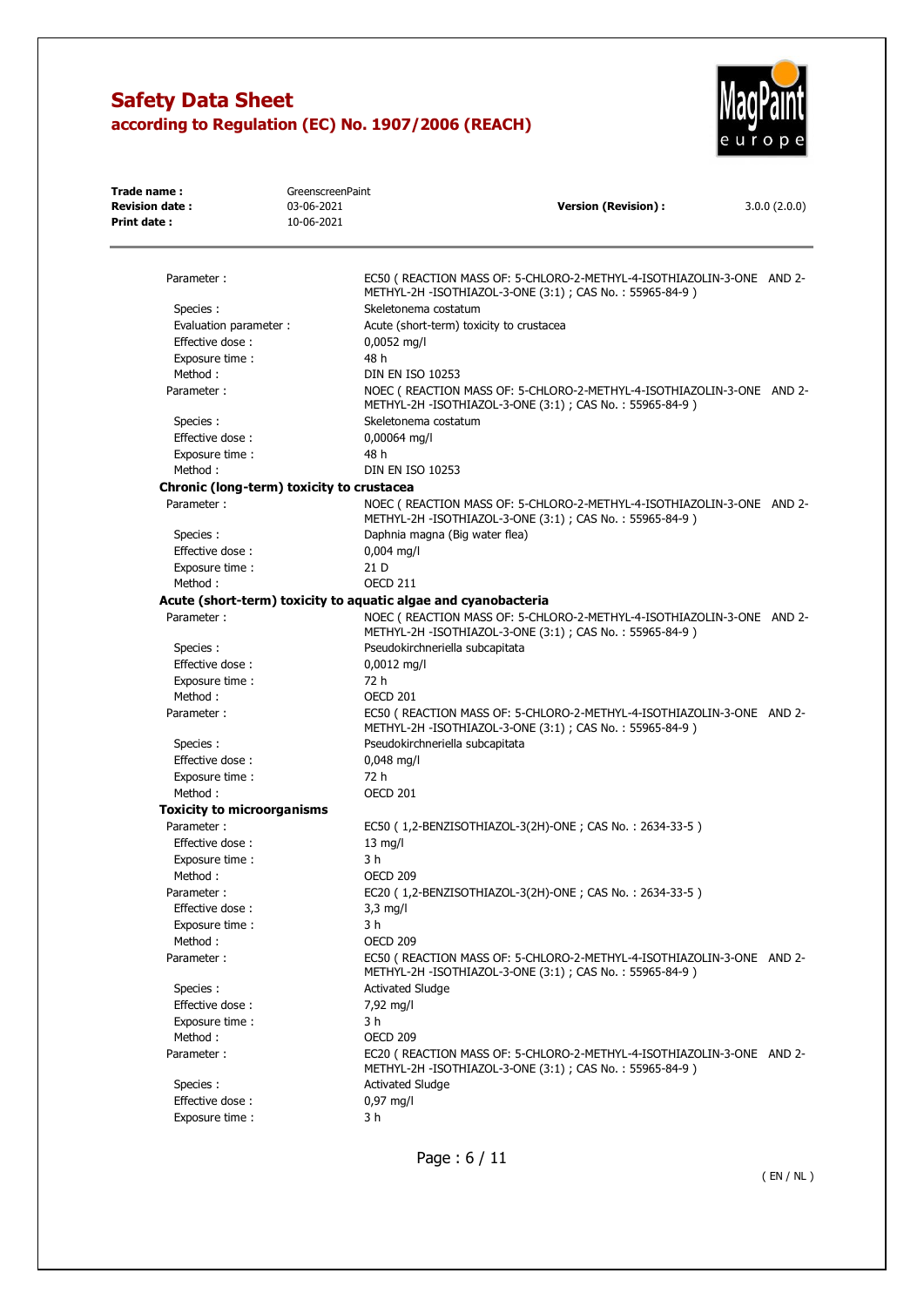

**Trade name :** GreenscreenPaint<br> **Revision date :** 03-06-2021 **Revision (Revision) : 2.0.0** (2.0.0) **Version (Revision) :** 3.0.0 (2.0.0) **Print date :** 10-06-2021 Method : OECD 209 **12.2 Persistence and degradability** 

| The single components are biodegradable. |                                                                                                                                            |
|------------------------------------------|--------------------------------------------------------------------------------------------------------------------------------------------|
| <b>Abiotic degradation</b>               |                                                                                                                                            |
| <b>Abiotic degradation (Air)</b>         |                                                                                                                                            |
| Parameter:                               | Half-life time (1,2-BENZISOTHIAZOL-3(2H)-ONE; CAS No.: 2634-33-5)                                                                          |
| Species:                                 | Aerobic and Anaerobic Transformation Soil                                                                                                  |
| Degradation rate:                        | $0,04$ D                                                                                                                                   |
| Method:                                  | <b>OECD 307</b>                                                                                                                            |
| <b>Biodegradation</b>                    |                                                                                                                                            |
| Parameter:                               | BiAS-decrease (1,2-BENZISOTHIAZOL-3(2H)-ONE; CAS No.: 2634-33-5)                                                                           |
| Inoculum :                               | Degree of elimination                                                                                                                      |
| Degradation rate:                        | approx. 90 %                                                                                                                               |
| Evaluation:                              | Biodegradable.                                                                                                                             |
| Method:                                  | OECD 302B                                                                                                                                  |
| Parameter:                               | BiAS-decrease (1,2-BENZISOTHIAZOL-3(2H)-ONE; CAS No.: 2634-33-5)                                                                           |
| Inoculum :                               | Degree of elimination                                                                                                                      |
| Degradation rate:                        | > 70%                                                                                                                                      |
| Evaluation:                              | Biodegradable.                                                                                                                             |
| Method:                                  | OECD 303A                                                                                                                                  |
| Parameter:                               | BIAS-decrease ( REACTION MASS OF: 5-CHLORO-2-METHYL-4-ISOTHIAZOLIN-3-ONE<br>AND 2-METHYL-2H -ISOTHIAZOL-3-ONE (3:1) ; CAS No.: 55965-84-9) |
| Inoculum :                               | Half-life time                                                                                                                             |
| Degradation rate:                        | 1,82 - 1,92 D                                                                                                                              |
| Evaluation:                              | Biodegradable.                                                                                                                             |
| Method:                                  | OECD 308                                                                                                                                   |
| Parameter:                               | BIAS-decrease ( REACTION MASS OF: 5-CHLORO-2-METHYL-4-ISOTHIAZOLIN-3-ONE<br>AND 2-METHYL-2H -ISOTHIAZOL-3-ONE (3:1) ; CAS No.: 55965-84-9) |
| Inoculum :                               | Degree of elimination                                                                                                                      |
| Degradation rate:                        | 100 %                                                                                                                                      |
| Evaluation:                              | Biodegradable.                                                                                                                             |
| Method:                                  | OECD 302B                                                                                                                                  |
| Parameter:                               | BIAS-decrease ( REACTION MASS OF: 5-CHLORO-2-METHYL-4-ISOTHIAZOLIN-3-ONE<br>AND 2-METHYL-2H -ISOTHIAZOL-3-ONE (3:1) ; CAS No.: 55965-84-9) |
| Inoculum :                               | Degree of elimination                                                                                                                      |
| Degradation rate:                        | > 80%                                                                                                                                      |
| Evaluation:                              | Biodegradable.                                                                                                                             |
| Method:                                  | OECD 303A                                                                                                                                  |
| Parameter:                               | DOC reduction ( REACTION MASS OF: 5-CHLORO-2-METHYL-4-ISOTHIAZOLIN-3-ONE<br>AND 2-METHYL-2H -ISOTHIAZOL-3-ONE (3:1) ; CAS No.: 55965-84-9) |
| Inoculum :                               | Degree of elimination                                                                                                                      |
| Degradation rate:                        | > 60 %                                                                                                                                     |
| Evaluation:                              | Biodegradable.                                                                                                                             |
| Method:                                  | OECD 301D                                                                                                                                  |
| 12.3 Bioaccumulative potential           |                                                                                                                                            |
| Parameter:                               | Bioconcentration factor (BCF) (1,2-BENZISOTHIAZOL-3(2H)-ONE; CAS No.: 2634-33-5)<br>Bioconcentration factor (BCF)                          |
| Value:                                   | 6,95 L/kg                                                                                                                                  |
| Method:                                  | <b>OECD 305</b>                                                                                                                            |
| Parameter:                               | Bioconcentration factor (BCF) ( REACTION MASS OF: 5-CHLORO-2-METHYL-4-                                                                     |
|                                          | ISOTHIAZOLIN-3-ONE AND 2-METHYL-2H -ISOTHIAZOL-3-ONE (3:1) ; CAS No. :                                                                     |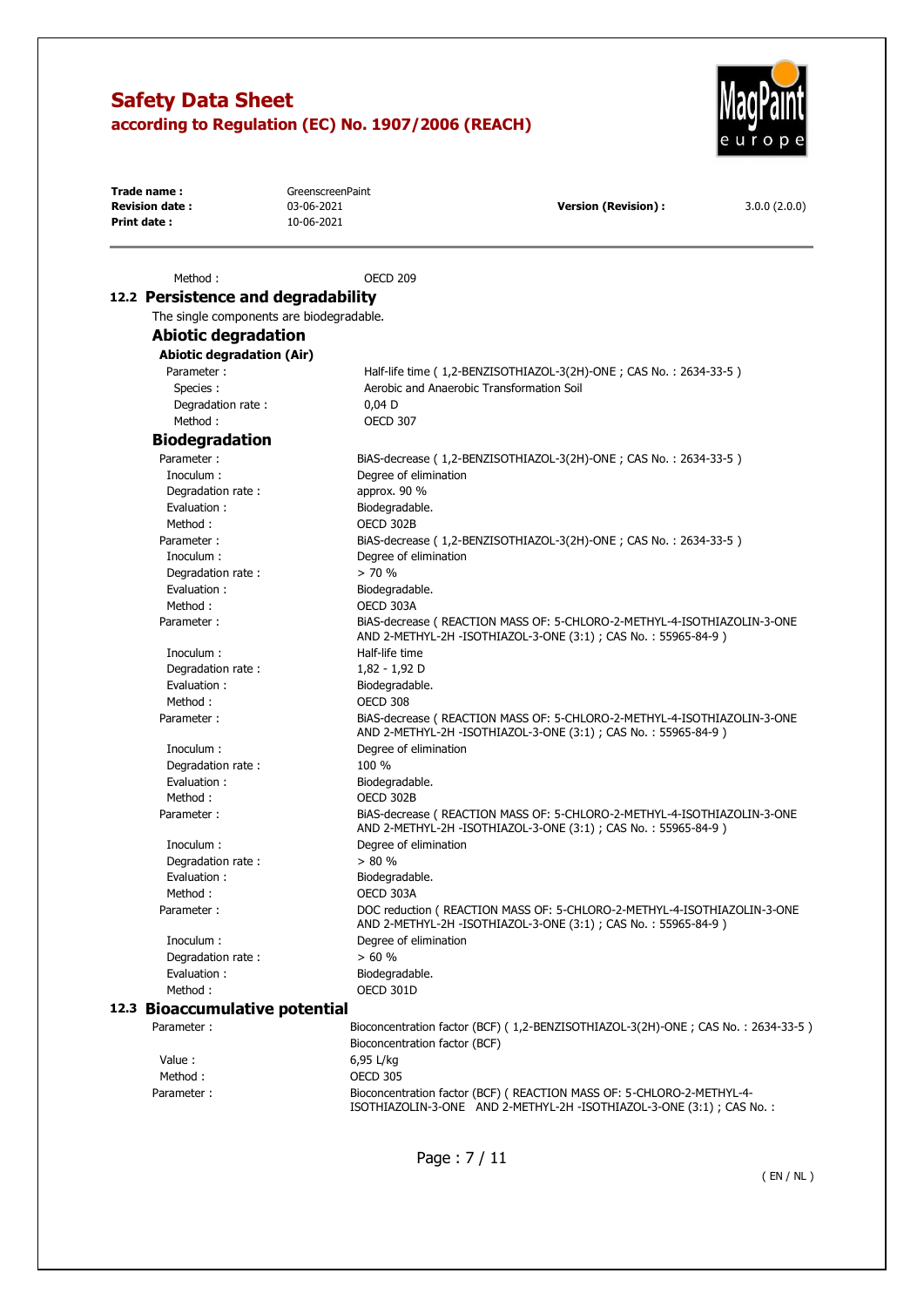

| Trade name:<br><b>Revision date:</b><br>Print date:     | GreenscreenPaint<br>03-06-2021<br>10-06-2021 | <b>Version (Revision):</b>                                                                                                           | 3.0.0(2.0.0) |
|---------------------------------------------------------|----------------------------------------------|--------------------------------------------------------------------------------------------------------------------------------------|--------------|
|                                                         |                                              |                                                                                                                                      |              |
|                                                         |                                              | 55965-84-9)                                                                                                                          |              |
| Value:                                                  |                                              | 3,16                                                                                                                                 |              |
| Method:<br>Parameter:                                   |                                              | Bioconcentration factor (BCF)<br>Log KOW (1,2-BENZISOTHIAZOL-3(2H)-ONE; CAS No.: 2634-33-5)                                          |              |
|                                                         |                                              | Partition coefficient: n-octanol/water                                                                                               |              |
| Value:                                                  |                                              | 0,7                                                                                                                                  |              |
| Evaluation:                                             |                                              | <b>HPLC</b> method                                                                                                                   |              |
| Method:                                                 |                                              | <b>OECD 117</b>                                                                                                                      |              |
| Parameter:                                              |                                              | Log KOW (REACTION MASS OF: 5-CHLORO-2-METHYL-4-ISOTHIAZOLIN-3-ONE AND 2-<br>METHYL-2H -ISOTHIAZOL-3-ONE (3:1) ; CAS No.: 55965-84-9) |              |
|                                                         |                                              | Partition coefficient: n-octanol/water                                                                                               |              |
| Value:                                                  |                                              | < 0.71                                                                                                                               |              |
| Evaluation:                                             |                                              | <b>HPLC</b> method                                                                                                                   |              |
| Method:                                                 |                                              | <b>OECD 117</b>                                                                                                                      |              |
| Mixture not tested.                                     |                                              |                                                                                                                                      |              |
| 12.4 Mobility in soil                                   |                                              |                                                                                                                                      |              |
| No data available                                       |                                              |                                                                                                                                      |              |
| 12.5 Results of PBT and vPvB assessment                 |                                              |                                                                                                                                      |              |
|                                                         |                                              | The substances in the mixture do not meet the PBT/vPvB criteria according to REACH, annex XIII.                                      |              |
|                                                         |                                              | The substances in the mixture do not meet the PBT/vPvB criteria according to REACH, annex XIII.                                      |              |
| 12.6 Other adverse effects<br>No information available. |                                              |                                                                                                                                      |              |
| <b>SECTION 13: Disposal considerations</b>              |                                              |                                                                                                                                      |              |
| 13.1 Waste treatment methods                            |                                              |                                                                                                                                      |              |
|                                                         |                                              | The allocation of waste identity numbers/waste descriptions must be carried out according to the EEC, specific to the                |              |
| industry and process. Dispose according to legislation. |                                              |                                                                                                                                      |              |
| <b>SECTION 14: Transport information</b>                |                                              |                                                                                                                                      |              |
|                                                         |                                              |                                                                                                                                      |              |
| 14.1 UN number                                          |                                              |                                                                                                                                      |              |
|                                                         |                                              | No dangerous good in sense of these transport regulations.                                                                           |              |
|                                                         |                                              |                                                                                                                                      |              |
| 14.2 UN proper shipping name                            |                                              |                                                                                                                                      |              |
|                                                         |                                              | No dangerous good in sense of these transport regulations.                                                                           |              |
| 14.3 Transport hazard class(es)                         |                                              |                                                                                                                                      |              |
|                                                         |                                              | No dangerous good in sense of these transport regulations.                                                                           |              |
| 14.4 Packing group                                      |                                              |                                                                                                                                      |              |
|                                                         |                                              | No dangerous good in sense of these transport regulations.                                                                           |              |
| 14.5 Environmental hazards                              |                                              |                                                                                                                                      |              |
|                                                         |                                              | No dangerous good in sense of these transport regulations.                                                                           |              |
| 14.6 Special precautions for user<br>None               |                                              |                                                                                                                                      |              |

## **SECTION 15: Regulatory information**

# **15.1 Safety, health and environmental regulations/legislation specific for the substance or**

Page : 8 / 11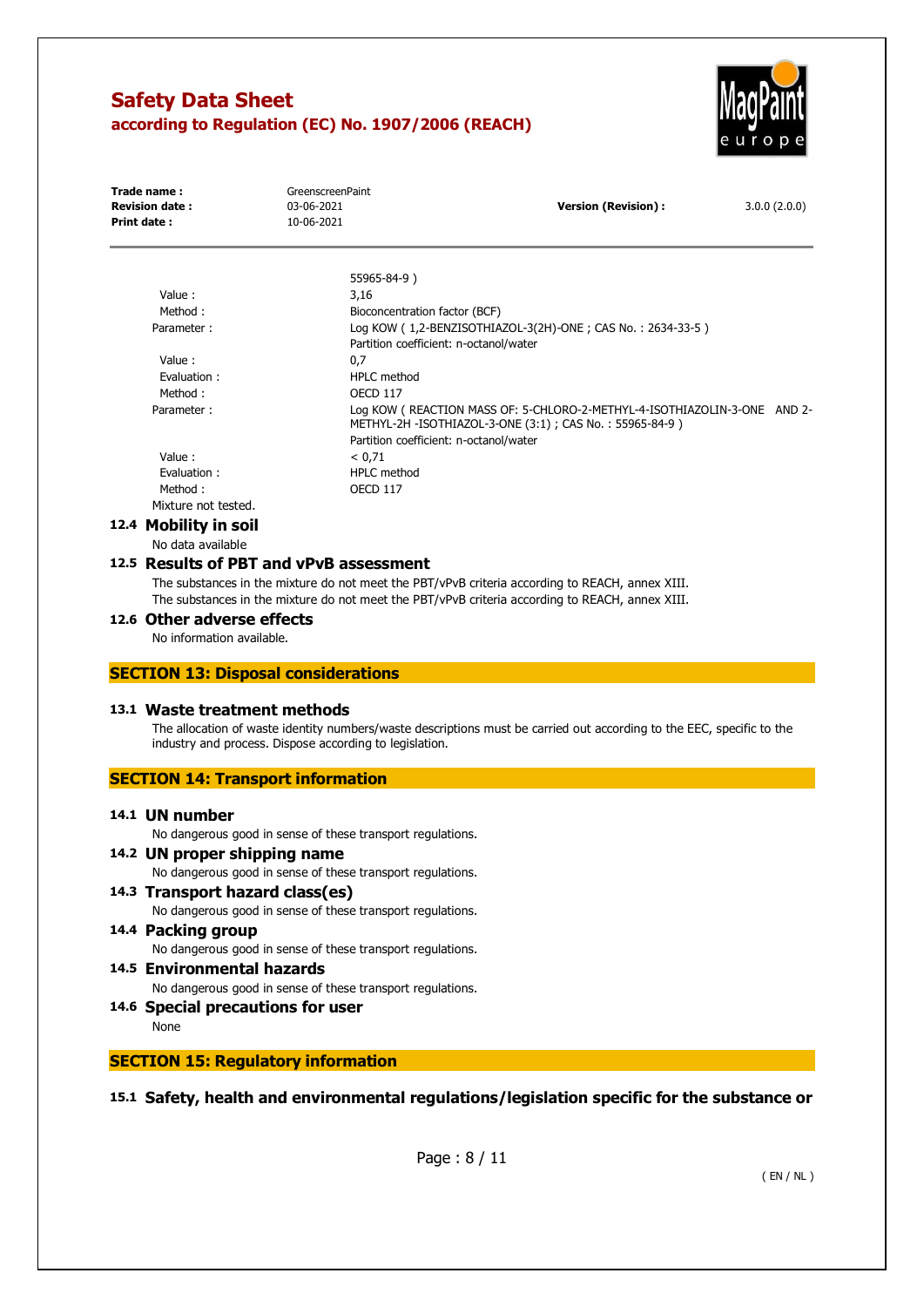

**Trade name:** GreenscreenPaint **Print date :** 10-06-2021

**Revision date :** 03-06-2021 **Version (Revision) :** 3.0.0 (2.0.0)

## **mixture**

None

#### **15.2 Chemical safety assessment**

No information available.

#### **SECTION 16: Other information**

#### **16.1 Indication of changes**

02. Label elements · 02. Labelling according to Regulation (EC) No. 1272/2008 [CLP] · 03. Hazardous ingredients

#### **16.2 Abbreviations and acronyms**

a.i. = Active ingredient

ACGIH = American Conference of Governmental Industrial Hygienists (US)

ADR = European Agreement concerning the International Carriage of Dangerous Goods by Road

AFFF = Aqueous Film Forming Foam

AISE = International Association for Soaps, Detergents and Maintenance Products (joint project of AISE and CEFIC) AOAC = AOAC International (formerly Association of Official Analytical Chemists) aq. = Aqueous ASTM = American Society of Testing and Materials (US) atm = Atmosphere(s) B.V. = Beperkt Vennootschap (Limited) BCF = Bioconcentration Factor bp = Boiling point at stated pressure  $bw = Body weight$  $ca = (Circa)$  about CAS No = Chemical Abstracts Service Number (see ACS - American Chemical Society) CEFIC = European Chemical Industry Council (established 1972) CIPAC = Collaborative International Pesticides Analytical Council CLP = REGULATION (EC) No 1272/2008 on classification, labelling and packaging of substances and mixtures. Conc = Concentration cP = CentiPoise cSt = Centistokes  $d = Day(s)$ DIN = Deutsches Institut für Normung e.V. DNEL = Derived No-Effect Level DT50 = Time for 50% loss; half-life EbC50 = Median effective concentration (biomass, e.g. of algae) EC = European Community; European Commission EC50 = Median effective concentration EINECS = European Inventory of Existing Commercial Chemical Substances (EU, outdated, now replaced by EC Number) ELINCS = European List of Notified (New) Chemicals (see Tab 7, Background - Guide) ErC50 = Median effective concentration (growth rate, e.g. of algae) EU = European Union EWC = European Waste Catalogue FAO = Food and Agriculture Organization (United Nations) GIFAP = Groupement International des Associations Nationales de Fabricants de Produits Agrochimiques (now CropLife International)  $h =$  Hour(s) hPa = HectoPascal (unit of pressure) IARC = International Agency for Research on Cancer IATA = International Air Transport Association IC50 = Concentration that produces 50% inhibition IMDG Code = International Maritime Dangerous Goods Code IMO = International Maritime Organization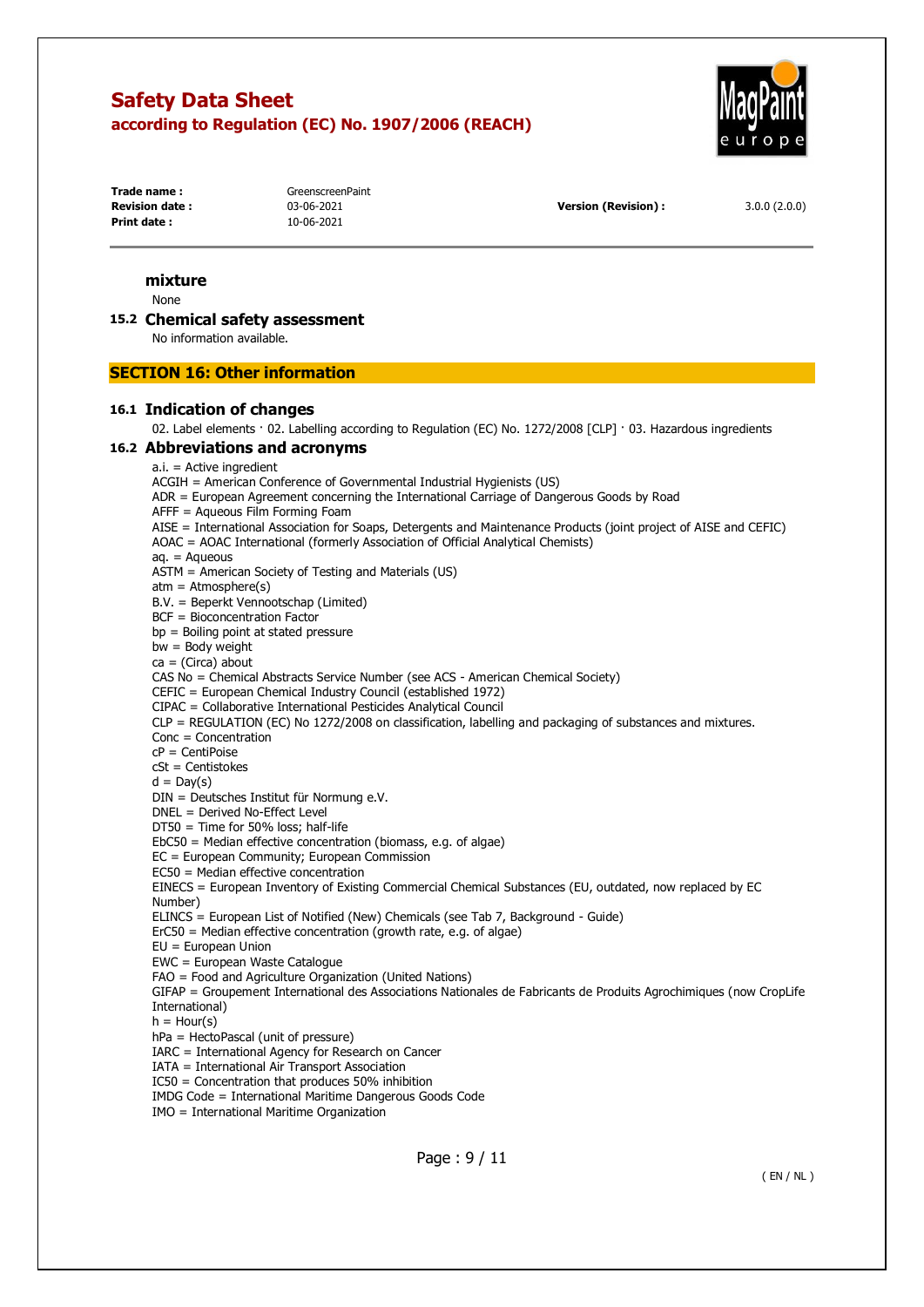

| Trade name:            | GreenscreenPaint |                            |              |
|------------------------|------------------|----------------------------|--------------|
| <b>Revision date :</b> | 03-06-2021       | <b>Version (Revision):</b> | 3.0.0(2.0.0) |
| Print date:            | 10-06-2021       |                            |              |

ISO = International Organization for Standardization IUCLID = International Uniform Chemical Information Database IUPAC = International Union of Pure and Applied Chemistry kg = Kilogram Kow = Distribution coefficient between n-octanol and water kPa = KiloPascal (unit of pressure) LC50 = Concentration required to kill 50% of test organisms LD50 = Dose required to kill 50% of test organisms LEL = Lower Explosive Limit/Lower Explosion Limit LOAEL = Lowest observed adverse effect level mg = Milligram  $min = Minute(s)$ ml = Milliliter mmHg = Pressure equivalent to 1 mm of mercury (133.3 Pa)  $mp =$ Melting point MRL = Maximum Residue Limit MSDS = Material Safety Data Sheet n.o.s. = Not Otherwise Specified NIOSH = National Institute for Occupational Safety and Health (US) NOAEL = No Observed Adverse Effect Level NOEC = No observed effect concentration NOEL = No Observable Effect Level NOx = Oxides of Nitrogen OECD = Organization for Economic Cooperation and Development OEL = Occupational Exposure Limits Pa = Pascal (unit of pressure) PBT = Persistent, Bioaccumulative or Toxic pH = -log10 hydrogen ion concentration pKa = -log10 acid dissociation constant PNEC = Previsible Non Effect Concentration POPs = Persistent Organic Pollutants ppb = Parts per billion PPE = Personal Protection Equipment ppm = Parts per million ppt = Parts per trillion PVC = Polyvinyl Chloride QSAR = Quantitative Structure-Activity Relationship REACH = Registration, Evaluation and Authorization of CHemicals (EU, see NCP) SI = International System of Units STEL = Short-Term Exposure Limit tech. = Technical grade TSCA = Toxic Substances Control Act (US) TWA = Time-Weighted Average vPvB = Very Persistent and Very Bioacccumulative WHO = World Health Organization = OMS  $y = \text{Year}(s)$ **16.3 Key literature references and sources for data**  None

# **16.4 Classification for mixtures and used evaluation method according to regulation (EC) No 1272/2008 [CLP]**

Classification for mixtures and used evaluation method according to regulation (EC) No 1272/2008 [CLP]

#### **16.5 Relevant H- and EUH-phrases (Number and full text)**

H351i Suspected of causing cancer if inhaled.

Page : 10 / 11